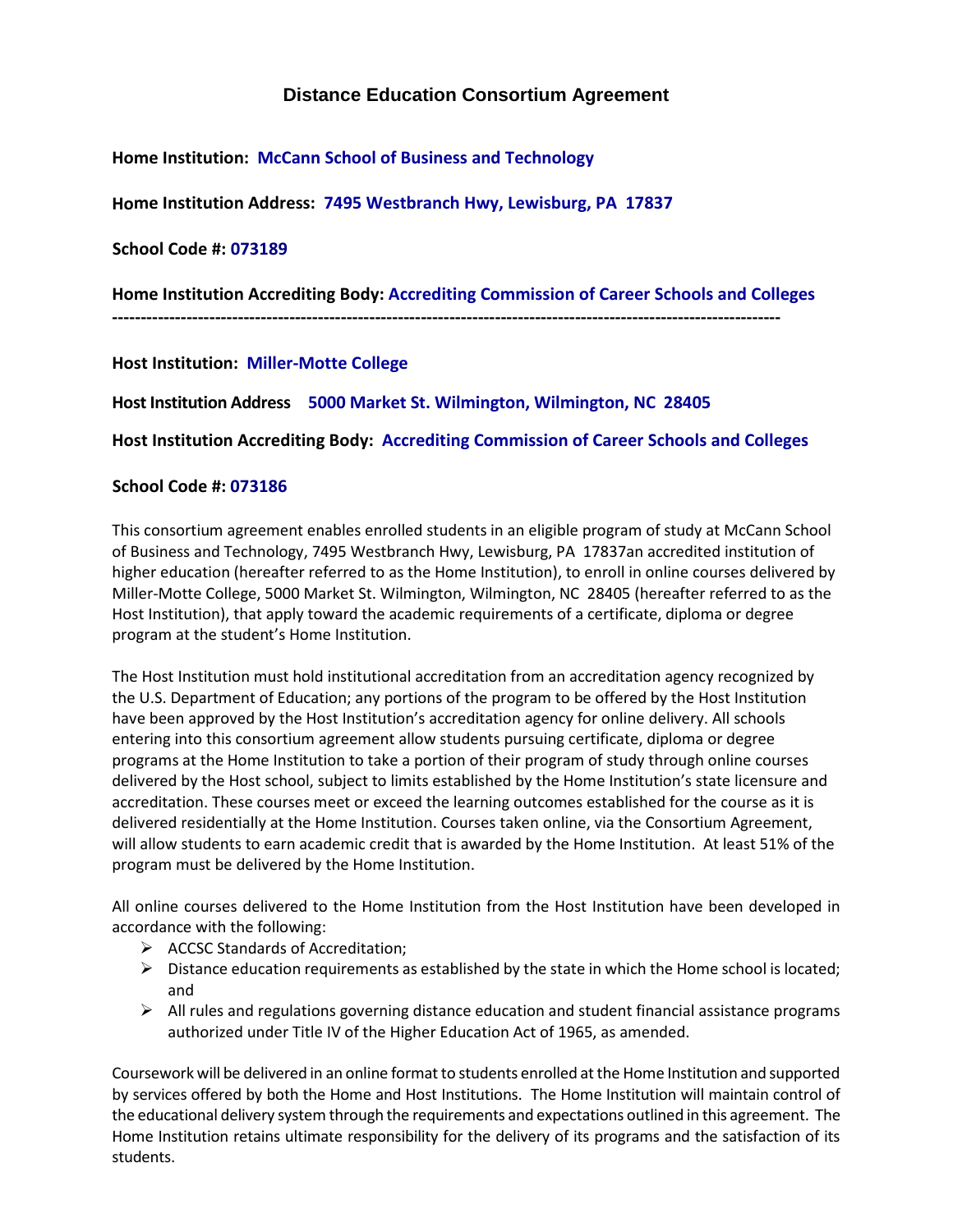#### **Monitoring of Curriculum and Instruction**

The Home Institution has access to reports, generated by the Host Institution, that monitor student attendance and academic performance. While the Host Institution is responsible for alerting the Home Institution of instances where student attendance and/or academic progress are of concern, the Home Institution is responsible for accessing the reports and directly monitoring student attendance and academic performance and directly interacting with the student. The assessment of learning outcomes of students engaged in online coursework will be specifically addressed in the Institutional Assessment and Improvement Plans (IAIP). The IAIP will identify how data will be collected, the rationale for using these data, a summary and analysis of the data collected, and an explanation of how the data have been used to improve educational process.

#### **Curriculum Revision**

Upon completion of an online course, all students are requested to complete a student end-of course evaluation to assess faculty, curriculum and instruction. Results of these assessments are compiled by the Host Institution and provided to the academic administration at the Home Institution each quarter. The results of these assessments are used for continuous quality improvement of online courses and support services offered by the Host Institution. Results from this collaborative process will be incorporated into the Home Institution's IAIP.

#### **Teach-out Plans**

The Home Institution maintains full responsibility for the teach-out plans that may be necessitated in the event of a program's termination. Online courses may be utilized in these teach-out plans as applicable to program requirements and student program completion needs. In the event that the online course option to residential students is terminated, the Home Institution will provide all required courses to students.

#### **Student Grievances**

The Home Institution maintains full responsibility for providing students with its grievance policy and procedure and for the administration of the procedure for all student complaints. Any student complaints resulting from online courses will be handled through this process. The Host Institution will fully cooperate with any information required in the event of a student complaint regarding an online course offered under this agreement.

#### **Disclosures**

The Consortium Agreement will be disclosed in the catalog and on the Home Institutions website in accordance with the accrediting body, state and federal regulations. The catalog will also disclose required student equipment and include the following information:

#### **Distance Education**

McCann School of Business and Technology-Lewisburg students may have the opportunity to complete a portion of their programs of study, subject to limits established by the institution's state licensure and accreditation, through distance education in hybrid programs of study. Admission requirements for hybrid programs do not vary from admission requirements for programs of study offered entirely on ground. Hybrid programs of study allow students in certain programs of study to complete up to 49 percent of the program through online courses. These online courses are specifically designed for the student who will be accessing online courses from a standard home or personal computer. All distance education/online courses offered by the campus have been deemed as equivalent in content and quality to the same courses offered via traditional, campus-based delivery methods.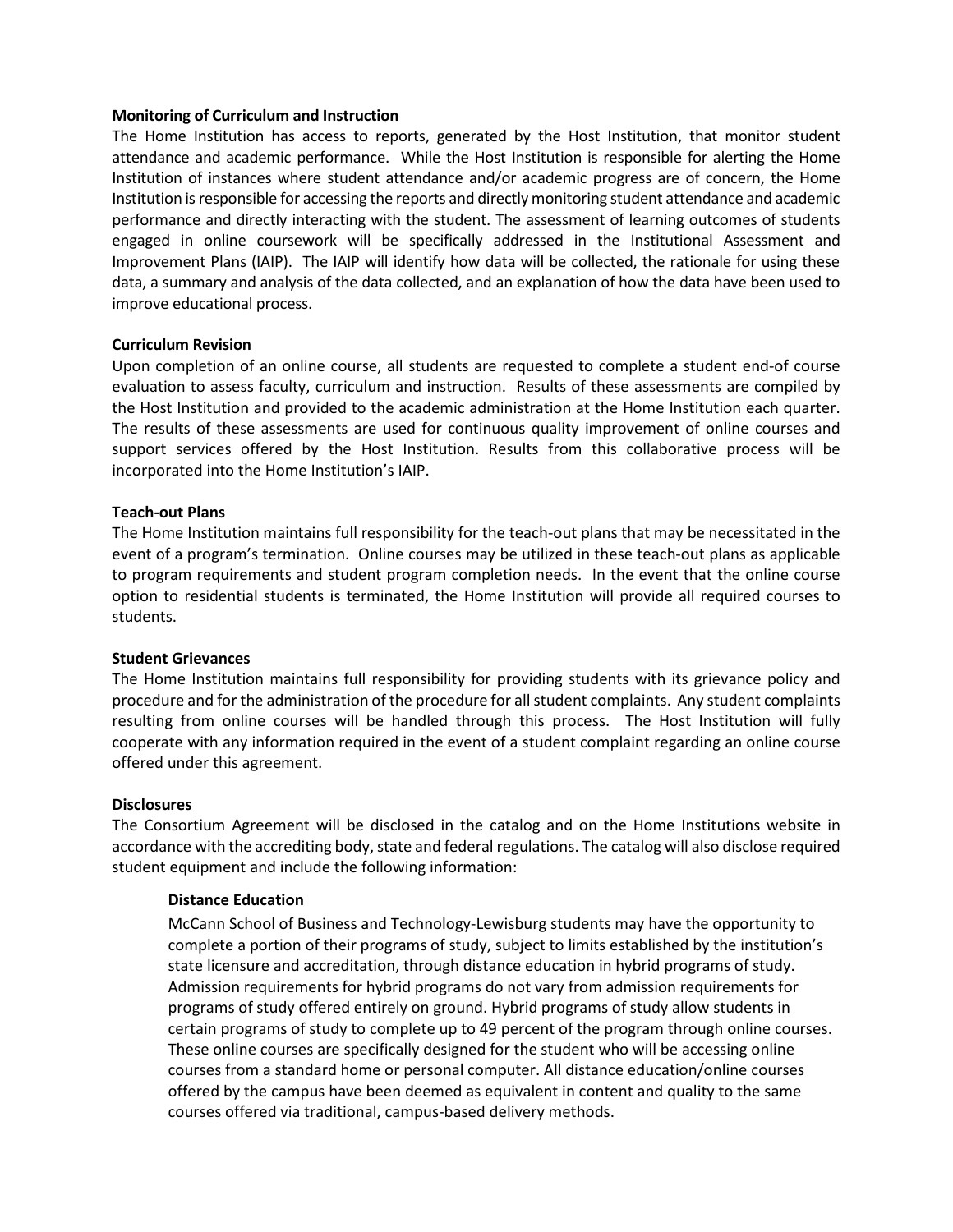Under certain circumstances, such as a student getting out of sequence with course schedules or courses that may not be offered each term, students enrolled in a campus-based program may be required to take online classes to graduate.

At least 51 percent of the educational program must be taken on campus. The actual percentage of the program offered online will depend on the program selected and the educational delivery for each course. Contact the campus Hybrid Teaching Assistant/Student Resource Coordinator for additional policies and recommended technology specifications to ensure an optimal learning experience in online courses. Under certain circumstances, completion of online courses may be required for graduation.

Students participating in hybrid programs must complete the following actions:

- Complete the online student orientation;
- Meet with the Hybrid Teaching Assistant/Student Resource Coordinator;
- Sign and return Student Responsibility Forms.

#### **Consortium Agreement—Hybrid Learning**

McCann School of Business and Technology-Lewisburg has engaged in a third-party distance education consortium agreement with Miller-Motte College, 5000 Market St. Wilmington, Wilmington, NC 28405. Miller-Motte College-Wilmington serves as the host institution for colleges and post-secondary institutions owned and operated by Delta Career Education Corporation/Ancora Education. This agreement enables students enrolled in an eligible program of study to register for online courses that apply toward the academic requirements of certificate, diploma, or degree programs delivered by the home institution. Students taking online courses delivered by Miller-Motte College-Wilmington may be comprised of students enrolled at other Delta Career Education Corporation/Ancora Education post-secondary schools, located in other cities and states.

All distance education/online courses offered by the campus through this consortium agreement have been deemed as equivalent in content and quality to same courses offered via traditional, campus-based delivery methods. Ground students who take online courses offered by the host institution, as a result of the consortium agreement, are limited to taking no more than 49 percent of their program of study in the distance learning format. Students who take an online course are required to complete an online orientation program to assure readiness to navigate the learning management system and to engage in the distance learning activities.

Every effort is made to provide students with flexibility in class schedules and instructional formats. However, courses that are offered on ground as well as those that are offered online are subject to change without notice. Students may be required to take a course in either format in order to complete their program of study by their on-time scheduled graduation date.

#### **Authentication and Protection of Student Identity**

Each student is provided a unique user name and password for the purpose of authenticating each student's identity when entering the online classroom. Students are prohibited from providing their passwords and log-ins to any other individual. Furthermore, student identity is authenticated through a series of email, telephone interviews, and/or meetings with the campus Hybrid Teaching Assistant/Student Resource Coordinator. Each student's username, password and email address are used to authenticate student identity in order to complete assignments within the learning management system. All testing is completed through the learning management system and the unique username and password is used to verify student identity.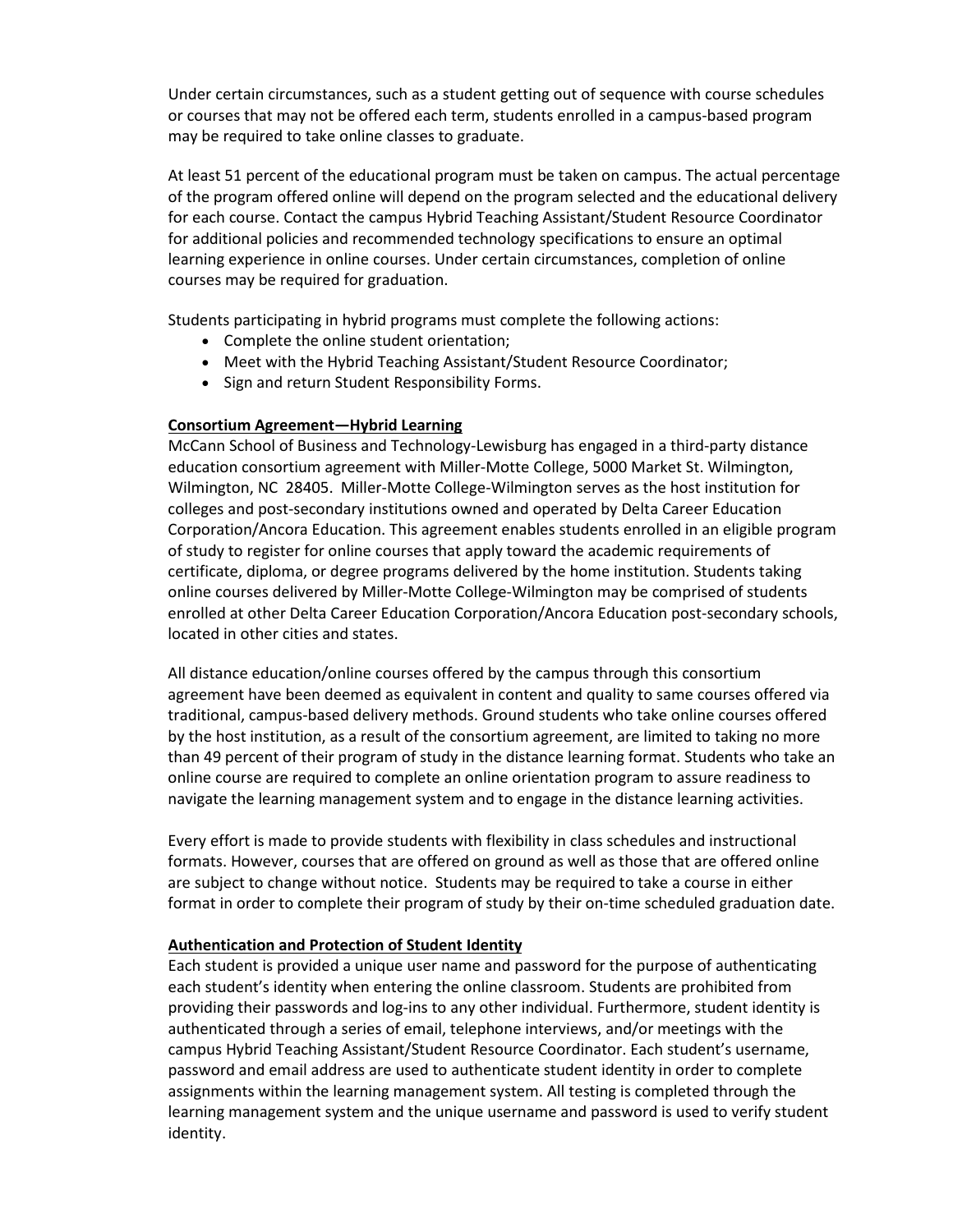The student's unique username and password is used to verify student identity. Neither the Institution nor Delta Career Education Corporation/Ancora Education will release any student's username and password to any individual which would violate a student's rights under the Federal Educational Rights and Privacy Act.

No student is assessed any additional charges or fees associated with the verification/ authentication of student identity.

#### **Technology Specification for Online Courses**

Each student enrolled in an online course(s) or program of study provided through McCann School of Business Technology is expected to have *access* to an internet connection, computer hardware and operating software as outlined below. Campus computer labs are available to access online course content and to meet the necessary technology requirements.

## **Students Accessing Courses Online**

To have a quality learning experience in online course(s), a student must use a computer that meets or exceeds the following specifications

## **PC Specifications**

- Operating System: Windows XP SP3, Windows Vista SP2, Windows 7, Windows 8 Processor: 2 Ghz or higher
- Memory: 4GB or higher
- Hard Drive 80GB of available hard drive space
- CD/DVD-ROM 16XDirectX 9 compatible sound card Headset or speakers
- Monitor/display video card capable of 1024x768 resolution
- Internet Connection: High Speed Cable or DSL connection
- Microsoft Office 2013/2016
- Adobe Reader X
- Flash Player (most recent release)
- Internet Explorer 11 or higher or Mozilla Firefox (most recent release)
- ·Safari (most recent release—Safari 5)
- Chrome (most recent release)

#### **Mac Specifications**

- Mac OSX 10.9, 10.10, or 10.11 with an Intel processor
- 4GB of RAM (minimum)
- 80GB of available hard drive space
- CD/DVD-ROM
- Hardware-accelerated OpenGL graphics card
- ·Sound Blaster compatible 16-bit sound card
- Headset or speakers
- Monitor/display video card capable of 1024x768 resolution and 32-bit color
- Internet Connection: High Speed Cable or DSL connection

Note for those who may access courses from their places of employment: Employers often place restrictions on the content allowed through an organization's firewall or network security measures. Such measures may affect the student's ability to access online courses from the student's place of employment, or while using employer-provided internet access. Internet access provided through a student's employer is beyond the college's ability to predict or control.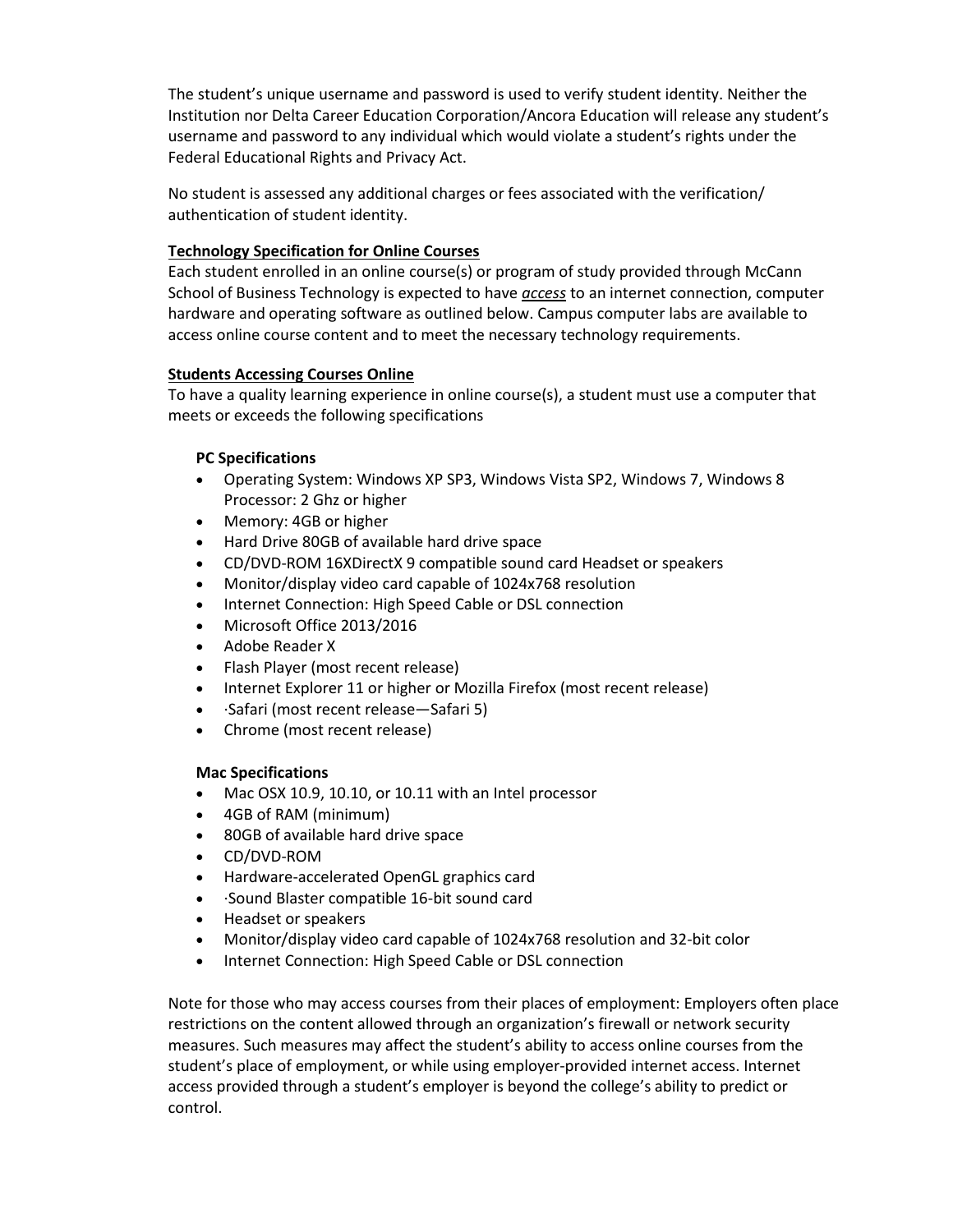## **Mobile Devices**

The student portal is currently certified to work on iPad and iPhone 4 and 5 devices. Student portal access is only accessible on Android devices via an online browser, such Chrome. The Moodle learning management system and other third party vendor web applications are not certified to work on mobile devices. Delta Career Education Corporation/Ancora Education cannot guarantee that third party websites and applications will function with a student's mobile device.

## **Administration of Agreement**

The consortium agreement provides the legal basis required by the U. S. Department of Education to enable the Home Institutions listed herein to disburse Title IV Student Financial Assistance to a student matriculated in courses delivered by the Host Institution.

## **The Home Institution agrees to perform the following functions:**

- 1. Assume full responsibility for meeting all the criteria and standards of its accrediting body.
- 2. Facilitate the review and evaluation of the online resources provided by the Host Institution as requested by the Home Institution's accrediting body.
- 3. Grant the student's degree, certificate and/or other recognized credential.
- 4. Ensure specific curriculum of the Host Institution is equivalent to coursework at the Home Institution.
- 5. Establish enrollment agreements for each student and determine period of enrollment for the agreement.
- 6. Determine eligibility for and disbursement of Title IV Student Financial Assistance to eligible students who apply to take courses through the Consortium.
- 7. Approve student participation in conjunction with the Host Institution.
- 8. Specify beginning and ending enrollment dates for Title IV purposes.
- 9. Define enrollment status (e.g. full time, half-time, less than half-time) for Title IV purposes.
- 10. Report enrollment information to the National Student Loan Data System (NSLDS).
- 11. Establish the student's cost of attendance in conjunction with the Host Institution.
- 12. Confirm that the student remains eligible for Title IV funds at time of disbursement.
- 13. Meet all established deadlines to Host Institution for enrollment information prior to course starts.
- 14. Notify student of Satisfactory Academic Progress policy requirements.
- 15. Monitor Satisfactory Academic Progress.
- 16. Provide student support services.
- 17. Maintain responsibility with Host Institution for student orientation to online courses.
- 18. Adhere to the Host Institution's defined drop/add period for courses delivered by Host Institution only.
- 19. Define the applicable refund and repayment policy for course additions/withdrawals.
- 20. Establish, in conjunction with the Host Institution, the student's last day of attendance in cases of withdrawal.
- 21. Make available required consumer information.
- 22. Provide Institutional grievance policy and procedure for any student complaints regarding online courses provided by the Host Institution.
- 23. Maintain the following records:
	- a. Student Financial Aid File
	- b. Student Academic and Attendance File
- 24. Maintain responsibility for any teach-out agreements that may be necessary in the event of a program termination.
- 25. Provide full disclosure of online learning opportunities and the description of services in the Home Institution catalog.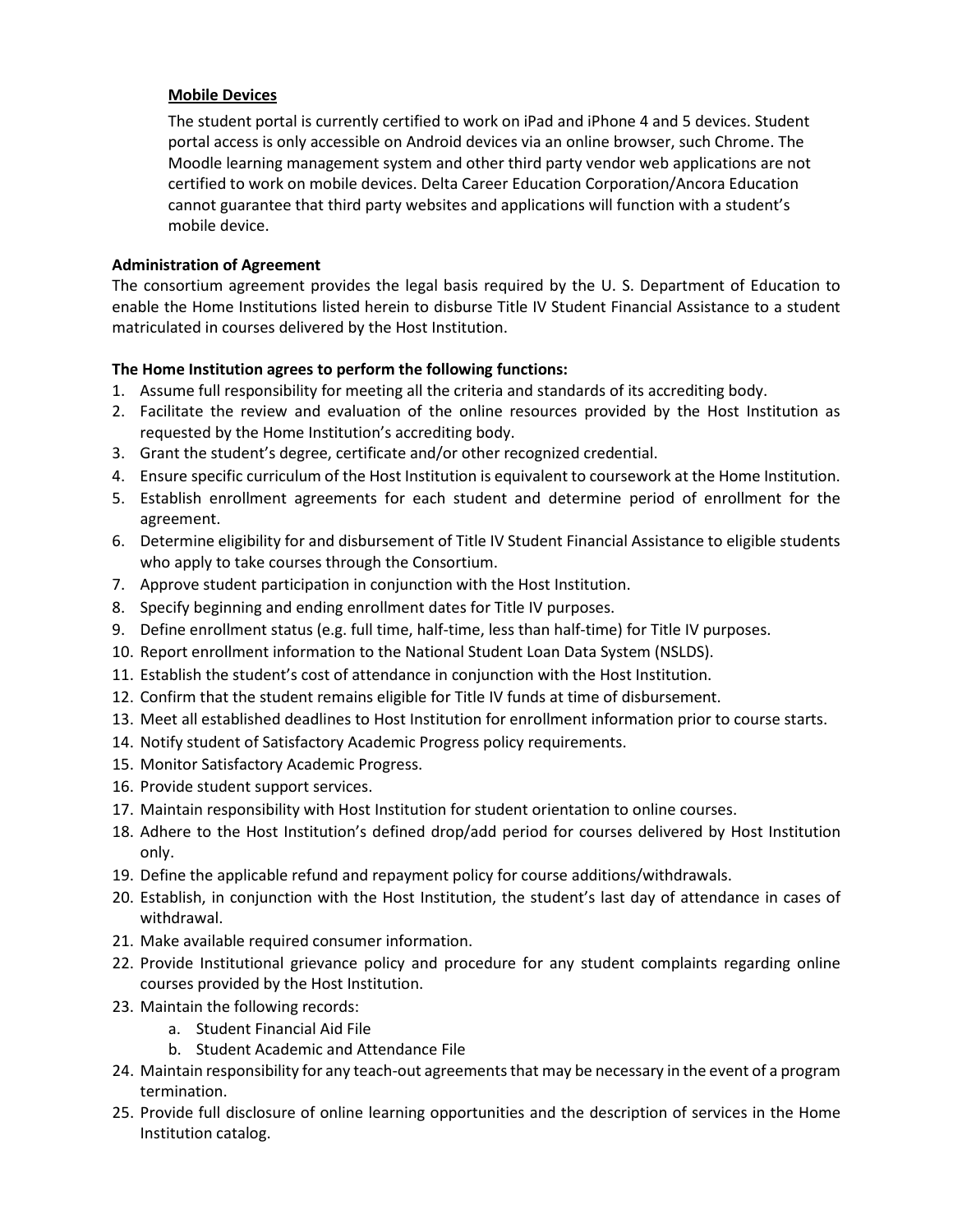26. Appoint a Hybrid Teaching Assistant or Student Resource Coordinator to oversee the online initiative on campus and to serve as a point of contact for participating students.

## **The Host Institution agrees to perform the following functions:**

- 1. Provide enrollment documentation to the Home Institution.
- 2. Monitor student attendance in online courses and notify the Home Institution if the student ceases attendance in the course(s).
- 3. Provide academic records to the Home Institution to monitor Satisfactory Academic Progress.
- 4. Provide student support services.
- 5. Provide academic records to the Home Institution after student ceases enrollment under the agreement.
- 6. Provide end-of-session student course evaluation results to Home Institution.
- 7. Facilitate a forum with the Home Institution for the collective review of online curriculum.
- 8. Appoint qualified faculty for all online courses and be responsible for faculty orientation, inservice and faculty development activities.
- 9. Provide full disclosure for all faculty credentials to Home Institution.
- 10. Provide full disclosure of all facility and technological infrastructure requirements for online courses to the Home Institution.
- 11. Make available student consumer information related to distance education.
- 12. Make available to the Home Institution all information required for any related student complaints.
- 13. Maintain responsibility with Home Institution for student orientation to online courses.
- 14. Maintain attendance records for courses taken and submit them on a regular basis to the Home Institution.
- 15. Provide pre-arranged access to the accrediting body of the Home Institution for purposes of evaluation of the online delivery of instruction to students being awarded credit by the Home Institution.

The Home and Host Institution reserve the right to revise or amend this consortium agreement, as operational or regulatory needs require changes to be made. Such changes will be communicated promptly to the accrediting body.